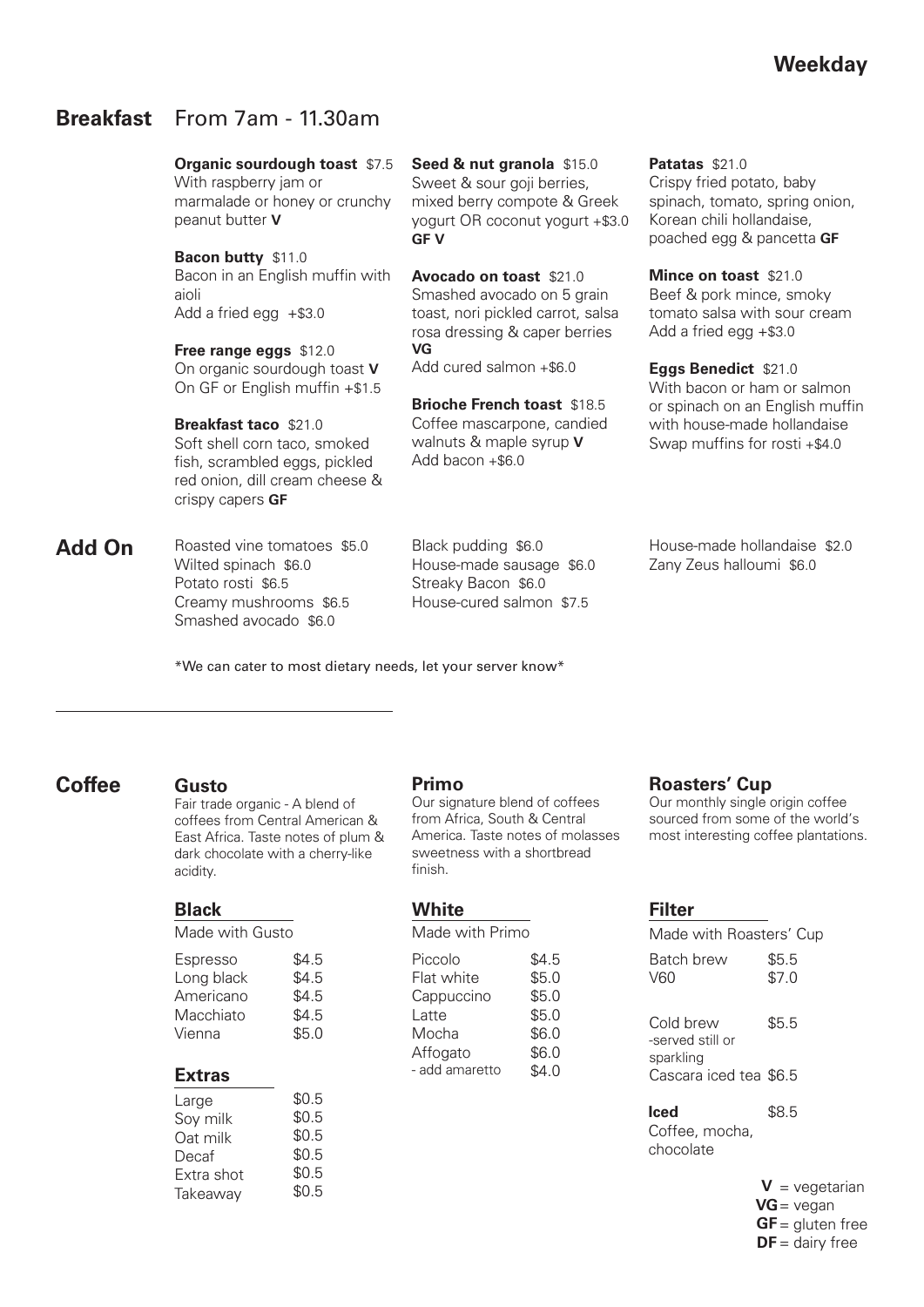\$4.0 \$6.0

\$6.5

\$5.5

\$8.5

\$4.5

| <b>Not</b>    | Hot chocolate                                                                                                                           | \$6.0 | Tea                                                                           |
|---------------|-----------------------------------------------------------------------------------------------------------------------------------------|-------|-------------------------------------------------------------------------------|
| <b>Coffee</b> | Hakanoa spicy chai                                                                                                                      | \$5.0 | English breakfast, earl grey,<br>green, peppermint, chamomile,                |
|               | <b>Smoothies DF</b>                                                                                                                     | \$9.5 | lemon breeze, red star                                                        |
|               | Berry banana - with OJ & cranberry<br>Green - with kale, spinach & mint<br>Banana - with oat milk & honey<br>Add coconut yogurt +\$0.50 |       | <b>Milkshakes</b><br>Chocolate, strawberry, caramel,<br>vanilla, lime, banana |
|               | <b>Brothers cold pressed juice</b><br>Popeye - apple, pineapple<br>spinach & mint<br>Wake up - orange, apple, ginger                    | \$9.0 | <b>Fruit juice</b><br>Apple, cranberry, tomato                                |
|               | & lemon                                                                                                                                 |       | <b>Hardie Boys</b>                                                            |
|               | Karma Cola sodas<br>Cola, sugar free cola, lemmy<br>lemonade, raspberry lemon<br>kombucha, mango passion fruit<br>kombucha              | \$6.0 | Orange juice, ginger beer                                                     |
|               |                                                                                                                                         |       | Gerolsteiner sparking water 330ml<br>Gerolsteiner sparking water 750ml        |

| <b>Definitely</b> |  |
|-------------------|--|
| <b>Not</b>        |  |
| <b>Coffee</b>     |  |

Parrotdog Bitterbitch IPA 5.8% Choice Bros Helden Pilsner 4% Double Vision Mouth Party Hazy IPA 5.3% Mean Doses Cerveza Larger 5% Gin & tonic -Berry & red peppercorn infused gin -Earl Grey & Elderflower infused gin Lemon & lime brillance -Berry infused gin, vanilla vodka & bitters Mimosa Espresso martini Bloody Mary CoCoJay - Tia Maria, Malibu & orange juice w toasted coconut

### Garage Project Tiny Hazy Non-Alcoholic 0.5% \$9.0 Double Vision Hard Case Strawberry & Lime Cider 5% \$10.0 \$10.0 \$10.0 \$10.0

#### **Bubbles** \$12.5

|                            | Castillo Rocio Cava                                                                | \$11.0 / \$43.0                                       |
|----------------------------|------------------------------------------------------------------------------------|-------------------------------------------------------|
| \$12.5                     | White                                                                              |                                                       |
| \$12.5<br>\$15.0<br>\$15.0 | Astrolabe Sauvignon Blanc VG<br>Kumeu Village Pinot Gris<br>Fat & Sassy Chardonnay | \$11.0 / \$46.0<br>\$11.0 / \$46.0<br>\$11.0 / \$48.0 |
| \$15.0                     | Pink<br>Penkridge Farm Pinot Rose VG \$13.0 / \$59.0                               |                                                       |

#### **Red** \$10.0

| Little X Syrah VG / GF                         | \$11.0 / \$49.0 |
|------------------------------------------------|-----------------|
| Butterworth Layline Pinot Noir \$11.0 / \$46.0 |                 |
| Drummond Farm Pinot Noir                       | \$12.0 / \$55.0 |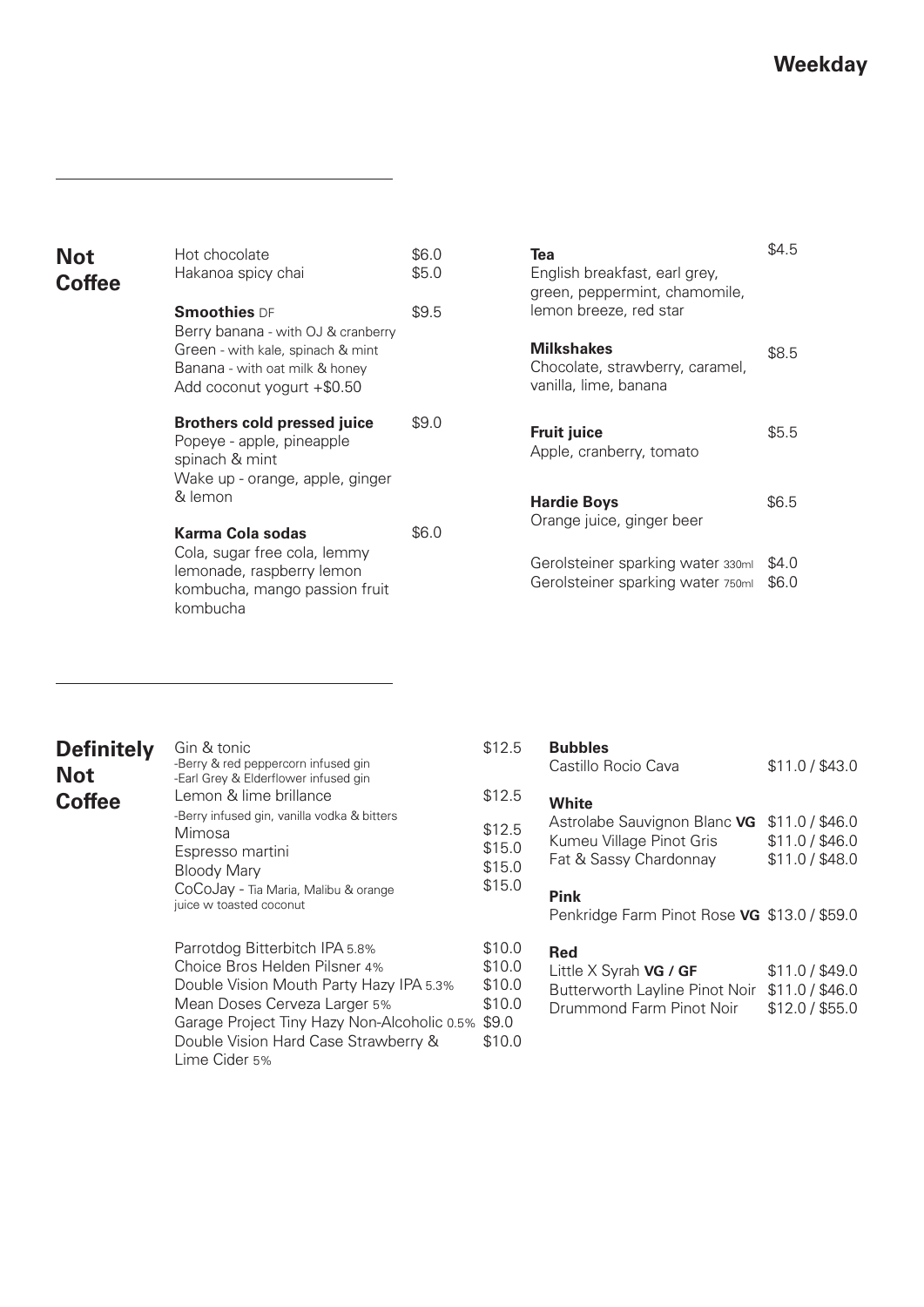# **Lunch** From 11.30am

### **Pear & walnut salad** \$19.0

Crispy pancetta, grilled poached pears, walnuts, rocket & Gorgonzola dressing

### **Avocado on toast** \$21.0

Smashed avocado on 5 grain toast, nori pickled carrot, salsa rosa dressing & caper berries **V** Add cured salmon +\$6.0

### **Eggs Benedict** \$21.0

With bacon or ham or salmon or spinach on an English muffin with house-made hollandaise Swap muffins for rosti +\$4.0

### **Fettuccine** \$22.0

Grilled zucchini, roasted capsicum, vine tomatoes, basil & almond pesto **VG** 

### **Patatas** \$21.0

Crispy fried potato, baby spinach, tomato, spring onion, Korean chili hollandaise, poached egg & pancetta **GF**

### **Salt & pepper squid** \$25.0

Quinoa & Schezwan crusted squid, lime aioli & pickled cucumber salad **GF**

**Fried chicken** \$28.0 Crispy fried chicken on buttery potato mash, chicken Jus gras with peanut & balsamic slaw

### **Gnocchi** \$29.0

House-made potato & parmesan gnocchi with wild mushrooms, braised shallots, hazelnuts & pesto **V**

### **Beef burger** \$26.0

Grilled chorizo beef with crispy bacon rashers, Jalapeno chili jam, smoked provolone cheese, chipotle mayo, tomato & lettuce on a milk bun with fries Add a fried egg +\$3.0

### **Market fish** \$28.0

Fish of the day in green curry & coconut broth, edamame, mung beans, broccolini & lime **DF**

### **Sirloin steak** \$34.0

Grilled 200g dry aged sirloin, truffle butter, crispy potatoes and chimichurri (allow 25min) **GF**

#### Sumac seasoned fries \$8.0 Truffled fries with parmesan & truffle mayo \$11.0 **Sides**

Market salad \$6.0 Grilled broccolini with lemon coconut dressing \$8.0 Brown butter mash with chicken Jus Gras \$9.0

\*We can cater to most dietary needs, let your server know\*

# **Coffee**

## **Gusto**

Fair trade organic - A blend of coffees from Central American & East Africa. Taste notes of plum & dark chocolate with a cherry-like acidity.

## **Black**

Made with Gusto

| Espresso   | \$4.5 |
|------------|-------|
| Long black | \$4.5 |
| Americano  | \$4.5 |
| Macchiato  | \$4.5 |
| Vienna     | \$5.0 |
|            |       |

## **Extras**

| Large      | \$0.5 |
|------------|-------|
| Soy milk   | \$0.5 |
| Oat milk   | \$0.5 |
| Decaf      | \$0.5 |
| Extra shot | \$0.5 |
| Takeaway   | \$0.5 |
|            |       |

## **Primo**

Our signature blend of coffees from Africa, South & Central America. Taste notes of molasses sweetness with a shortbread finish.

## **White**

Made with Primo

| Piccolo        | \$4.5 |
|----------------|-------|
| Flat white     | \$5.0 |
| Cappuccino     | \$5.0 |
| Latte          | \$5.0 |
| Mocha          | \$6.0 |
| Affogato       | \$6.0 |
| - add amaretto | \$4.0 |

# **Roasters' Cup**

Our monthly single origin coffee sourced from some of the world's most interesting coffee plantations.

# **Filter**

|                         | Made with Roasters' Cup                    |                |  |
|-------------------------|--------------------------------------------|----------------|--|
| \$4.5<br>\$5.0<br>\$5.0 | Batch brew<br>V60                          | \$5.5<br>\$7.0 |  |
| \$5.0<br>\$6.0<br>\$6.0 | Cold brew<br>-served still or<br>sparkling | \$5.5          |  |
| \$4.0                   | Cascara iced tea \$6.5                     |                |  |
|                         | lced                                       | B8 5           |  |

Coffee, mocha, chocolate

> $V = v$ egetarian  $VG = v$ egan  $GF =$  gluten free  $DF =$  dairy free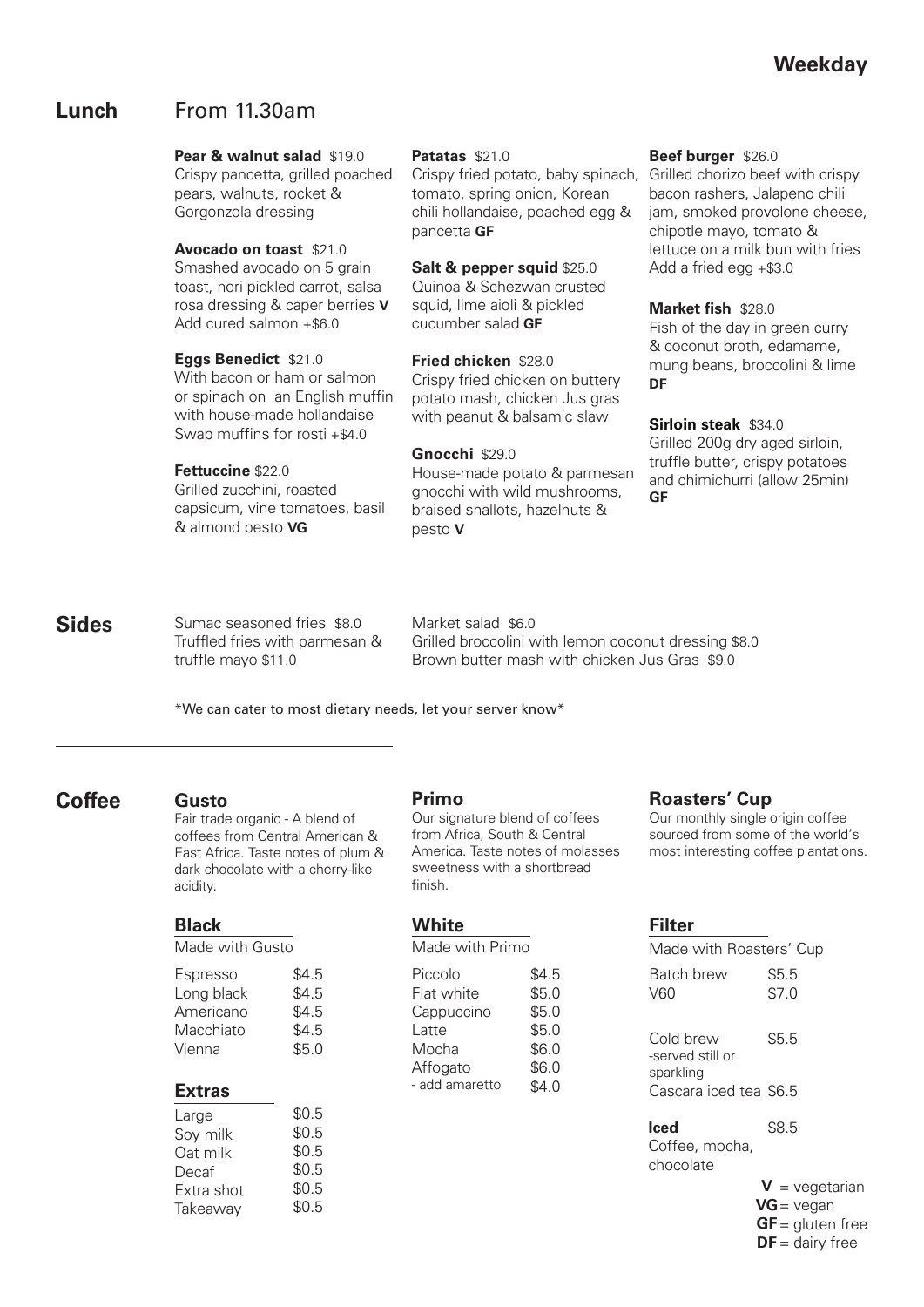| Hot chocolate<br>Hakanoa spicy chai                                                              | \$6.0<br>\$5.0                                                                                        | Tea<br>English breakfast, earl grey,<br>green, peppermint, chamomile,         | \$4.5                     |
|--------------------------------------------------------------------------------------------------|-------------------------------------------------------------------------------------------------------|-------------------------------------------------------------------------------|---------------------------|
| <b>Smoothies</b> DF                                                                              | \$9.5                                                                                                 | lemon breeze, red star                                                        |                           |
| Green - with kale, spinach & mint<br>Banana - with oat milk & honey<br>Add coconut yogurt \$0.50 |                                                                                                       | <b>Milkshakes</b><br>Chocolate, strawberry, caramel,<br>vanilla, lime, banana | \$8.5                     |
| <b>Brothers cold pressed juice</b><br>Popeye - apple, pineapple<br>spinach & mint                | \$9.0                                                                                                 | <b>Fruit juice</b><br>Apple, cranberry, tomato                                | \$5.5                     |
| & lemon                                                                                          |                                                                                                       | <b>Hardie Boys</b>                                                            | \$6.5                     |
| Karma Cola sodas                                                                                 | \$6.0                                                                                                 |                                                                               |                           |
| lemonade, raspberry lemon<br>kombucha, mango passion fruit<br>kombucha                           |                                                                                                       | Gerolsteiner sparking water 330ml<br>Gerolsteiner sparking water 750ml        | \$4.0<br>\$6.0            |
|                                                                                                  | Berry banana - with OJ & cranberry<br>Wake up - orange, apple, ginger<br>Cola, sugar free cola, lemmy |                                                                               | Orange juice, ginger beer |

| Tea<br>English breakfast, earl grey,<br>green, peppermint, chamomile,<br>lemon breeze, red star | 964 h |
|-------------------------------------------------------------------------------------------------|-------|
| <b>Milkshakes</b><br>Chocolate, strawberry, caramel,<br>vanilla, lime, banana                   | \$8.5 |
| <b>Fruit juice</b><br>Apple, cranberry, tomato                                                  | \$5.5 |
| <b>Hardie Boys</b><br>Orange juice, ginger beer                                                 | \$6.5 |
| Gerolsteiner sparking water 330ml                                                               |       |

| <b>Definitely</b> | Gin & tonic                                                                                                                                                                               | \$12.                                     |
|-------------------|-------------------------------------------------------------------------------------------------------------------------------------------------------------------------------------------|-------------------------------------------|
| <b>Not</b>        | -Berry & red peppercorn infused gin<br>-Earl Grey & Elderflower infused gin                                                                                                               |                                           |
| <b>Coffee</b>     | Lemon & lime brillance                                                                                                                                                                    | \$12.                                     |
|                   | -Berry infused gin, vanilla vodka & bitters<br>Mimosa<br>Espresso martini<br>Bloody Mary<br>CoCoJay - Tia Maria, Malibu & orange<br>juice w toasted coconut                               | \$12.<br>\$15.<br>\$15.<br>\$15.          |
|                   | Parrotdog Bitterbitch IPA 5.8%<br>Choice Bros Helden Pilsner 4%<br>Double Vision Mouth Party Hazy IPA 5.3%<br>Mean Doses Cerveza Larger 5%<br>Garage Project Tiny Hazy Non-Alcoholic 0.5% | \$10.<br>\$10.<br>\$10.<br>\$10.<br>\$9.0 |

Lime Cider 5%

Double Vision Hard Case Strawberry &

#### **Bubbles** \$12.5

|        | Castillo Rocio Cava                          | \$11.0 / \$43.0 |
|--------|----------------------------------------------|-----------------|
| \$12.5 | White                                        |                 |
| \$12.5 | Astrolabe Sauvignon Blanc VG                 | \$11.0 / \$46.0 |
| \$15.0 | Kumeu Village Pinot Gris                     | \$11.0 / \$46.0 |
| \$15.0 | Fat & Sassy Chardonnay                       | \$11.0 / \$48.0 |
| \$15.0 |                                              |                 |
|        | <b>Pink</b>                                  |                 |
|        | Penkridge Farm Pinot Rose VG \$13.0 / \$59.0 |                 |
|        |                                              |                 |

#### **Red** \$10.0 \$10.0

\$10.0 \$10.0

\$10.0

| Little X Syrah VG / GF                         | \$11.0 / \$49.0 |
|------------------------------------------------|-----------------|
| Butterworth Layline Pinot Noir \$11.0 / \$46.0 |                 |
| Drummond Farm Pinot Noir                       | \$12.0 / \$55.0 |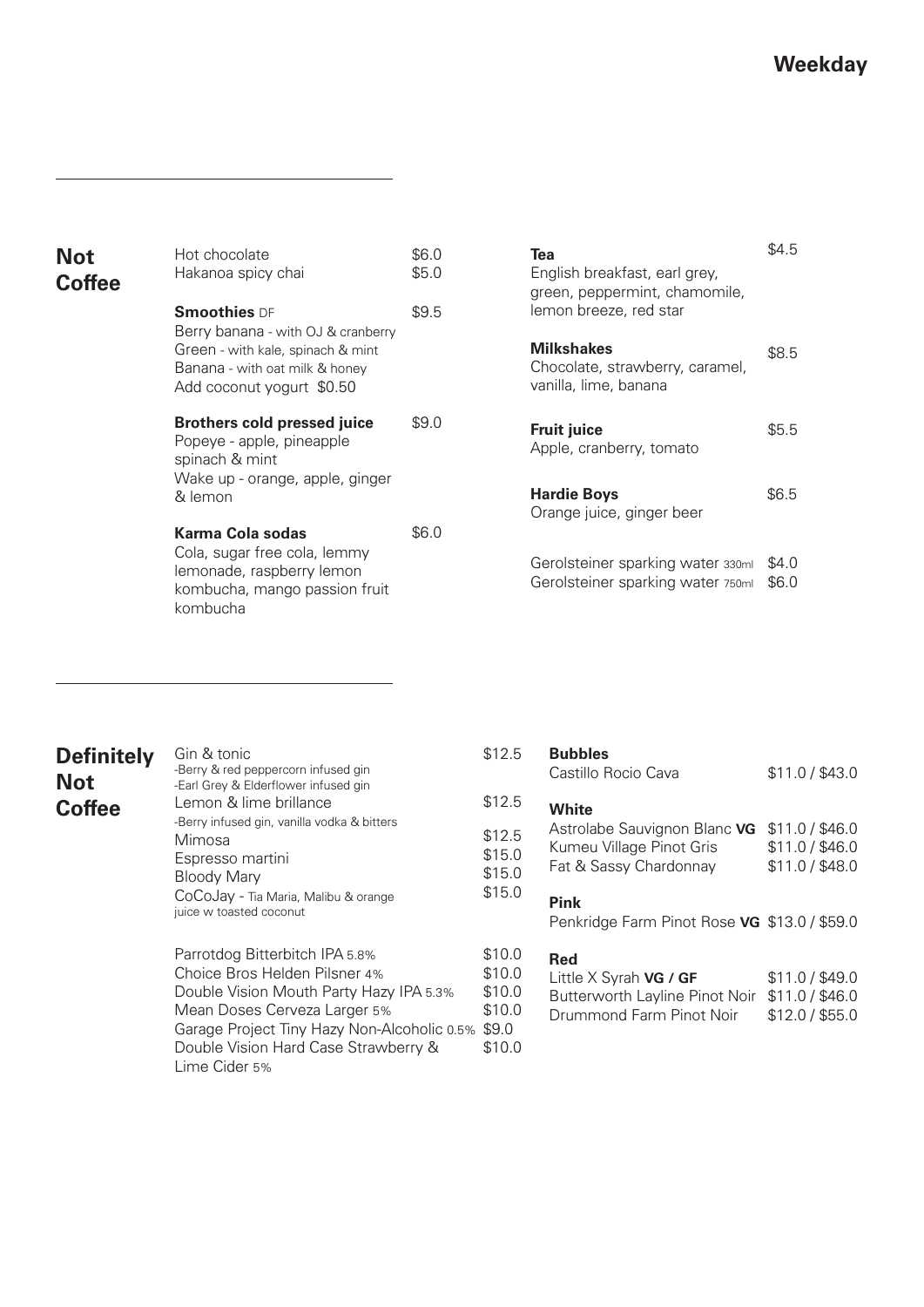# **Weekend**

# **Breakfast** All Day

**Organic sourdough toast** \$7.5 With raspberry jam or

marmalade or honey or crunchy peanut butter **V**

**Bacon butty** \$11.0 Bacon in an English muffin with aioli Add a fried egg  $+$ \$3.0

**Free range eggs** \$12.0 On organic sourdough toast **V** On GF or English muffin +\$1.5

**Breakfast taco** \$21.0 Soft shell corn taco, smoked fish, scrambled eggs, pickled red onion, dill cream cheese & crispy capers **GF**

**Seed & nut granola** \$15.0 Sweet & sour goji berries, mixed berry compote & Greek yogurt **GF V** Add coconut yogurt +\$3.0

**Avocado on toast** \$21.0 Smashed avocado on 5 grain toast, nori pickled carrot, salsa rosa dressing & caper berries **V** Add cured salmon +\$6.0

**Brioche French toast** \$18.5 Coffee mascarpone, candied walnuts & maple syrup **V** Add bacon +\$6.0

**Patatas** \$21.0 Crispy fried potato, baby spinach, tomato, spring onion, Korean chili hollandaise, poached egg & pancetta **GF**

**Mince on toast** \$21.0 Beef & pork mince, smoky tomato salsa with sour cream Add a fried egg +\$3.0

**Eggs Benedict** \$21.0 With bacon or ham or salmon or spinach on an English muffin with house-made hollandaise Swap muffins for rosti +\$4.0

Roasted vine tomatoes \$5.0 Wilted spinach \$6.0 Potato rosti \$6.5 Creamy mushrooms \$6.5 Smashed avocado \$6.0 **Add On**

Black pudding \$6.0 House-made sausage \$6.0 Bacon \$6.0 House-cured salmon \$7.5

House-made hollandaise \$2.0 Zany Zeus halloumi \$6.0

#### From 11am **Lunch**

**Pear & walnut salad** \$19.0 Crispy pancetta, grilled poached pears, walnuts, rocket & Gorgonzola dressing

**Fettuccine** \$22.0 Grilled zucchini, roasted capsicum, vine tomatoes, basil & almond pesto **VG** 

**Fried chicken burger** \$26.0 Crispy fried chicken, balsamic slaw & chipotle mayo with fries **Salt & pepper squid** \$25.0 Quinoa & Schezwan crusted squid, lime aioli & pickled cucumber salad **GF** 

**Gnocchi** \$29.0 House-made potato & parmesan gnocchi with wild mushrooms, braised shallots, hazelnuts & pesto **V**

### **Beef burger** \$26.0

Grilled chorizo beef with crispy bacon rashers, Jalapeno chili jam, smoked provolone cheese, chipotle mayo, tomato & lettuce on a milk bun with fries Add a fried egg +\$3.0

**Sirloin steak** \$34.0

Grilled 200g dry aged sirloin, truffle butter crispy potatoes and chimichurri (allow 25min)

# **Sides**

Sumac seasoned fries \$8.0 Truffled fries with parmesan & truffle mayo \$11.0

Market salad \$6.0 Grilled broccolini with lemon coconut dressing \$8.0

> $V = v$ egetarian  $VG = v$ egan  $GF =$  gluten free  $DF =$  dairy free

\*We can cater to most dietary needs, let your server know\*